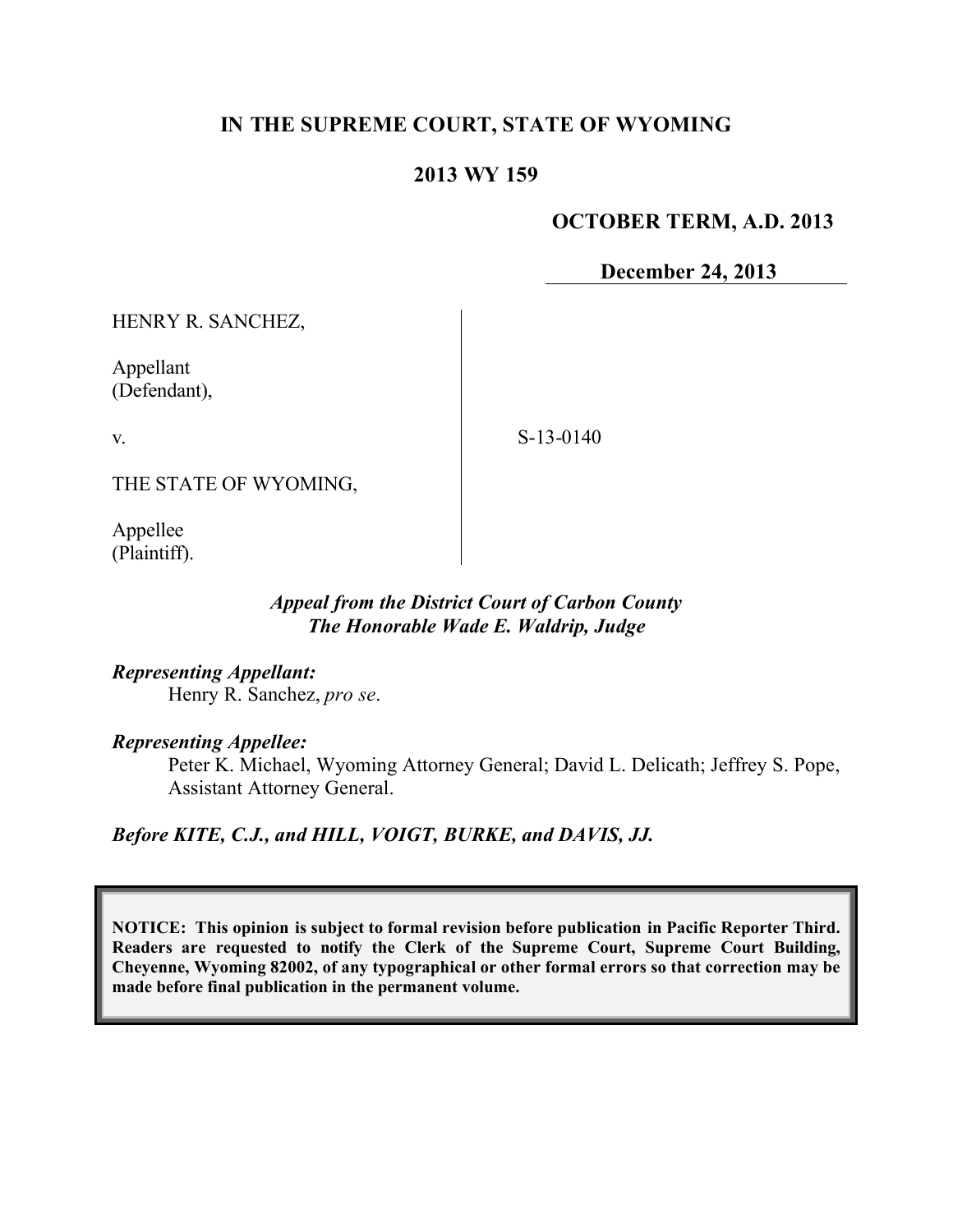## **VOIGT, Justice.**

[¶1] A jury convicted the appellant of attempted second-degree murder, aggravated assault and battery, possession of cocaine, and misdemeanor interference. He was sentenced to thirty to forty years for the attempted murder conviction, with lesser sentences to run concurrently. The appellant filed a motion for sentence reduction, which the district court denied. Not convinced the district court had all accurate facts available in making its decision, the appellant filed a motion for reconsideration and it too was denied. The appellant argues on appeal that the district court abused its discretion and violated his due process rights by denying his motions for sentence reduction and ensuing reconsideration. He contends the State committed prosecutorial misconduct by presenting false facts in its traverse to the motion for sentence reduction; as a result, the district court's denial was improper. We find no abuse of discretion by the district court, no violation of the appellant's constitutional rights, and no prosecutorial misconduct. We affirm.

#### **ISSUES**

[¶2] 1. Did the district court abuse its discretion in denying the appellant's motion for reduction of sentence?

2. Were the appellant's constitutional due process rights violated by the district court's denial of his motion to reconsider a sentence reduction?

3. Did the State commit prosecutorial misconduct by misstating facts in its traverse to the appellant's motion for reduction of sentence?

## **FACTS**

[¶3] Stemming from an attack on his girlfriend, the appellant was convicted of four crimes and sentenced to a combined prison term of thirty to forty years. In arriving at these sentences, the district court considered, *inter alia*, the appellant's Presentence Investigation Report. The report reflected that, between 1977 and 2008, the appellant had been charged with over forty separate crimes resulting in more than twenty-five convictions.

[¶4] The appellant appealed his conviction and sentence to this Court. *See Sanchez v. State*, 2011 WY 77, 253 P.3d 136 (Wyo. 2011). While his appeal was pending, he filed a motion for a new trial premised upon a claim of recently discovered juror bias, which was denied by the district court. *Id.* at  $\P$  10, at 140. We affirmed the conviction, sentence, and denial of the motion for new trial. *Id*. at ¶ 50, at 149. Thereafter, the appellant filed a petition for post-conviction relief. The district court denied relief, and we entered an order denying the appellant's petition seeking a writ of review of that denial.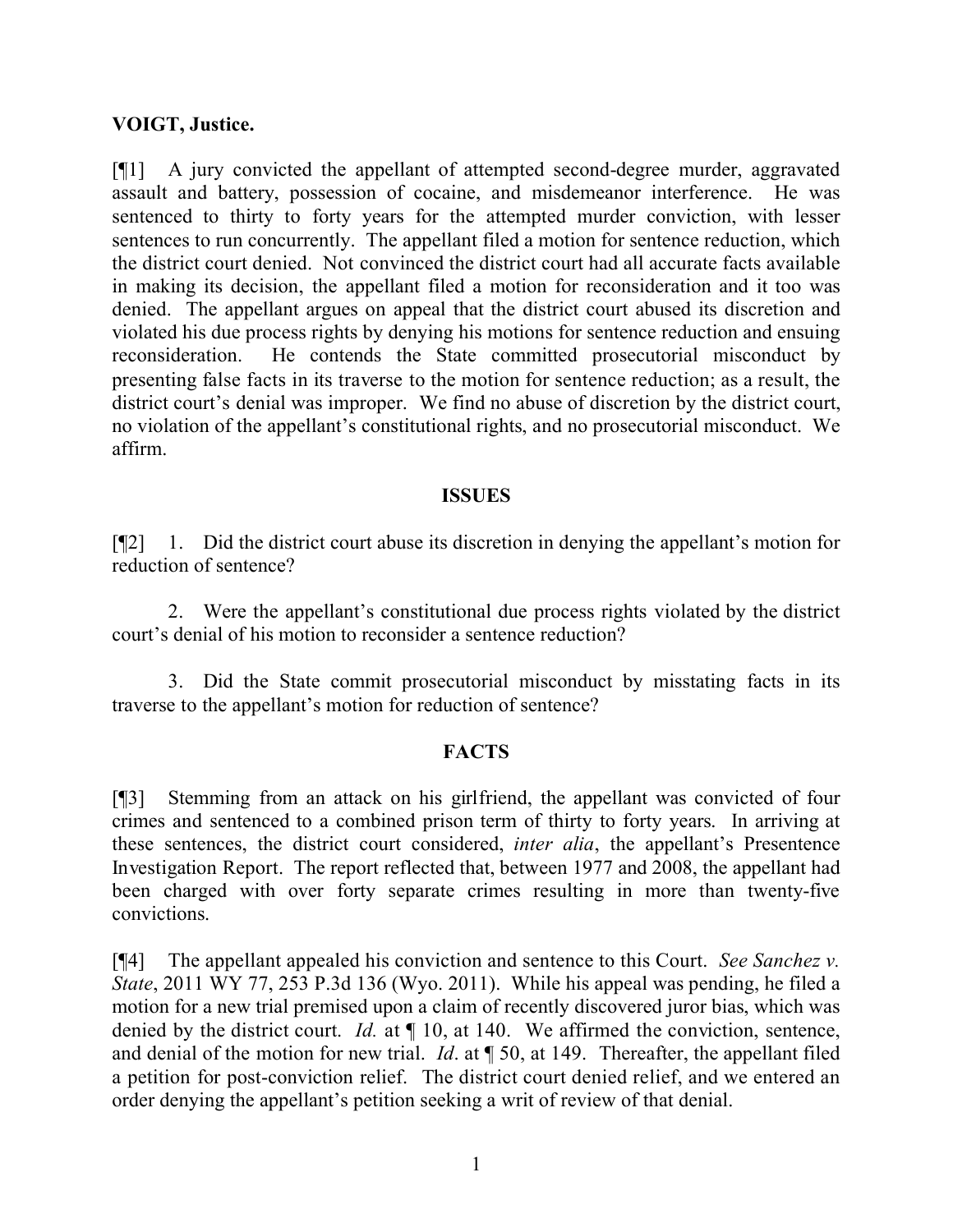[¶5] In the latest salvo, the appellant has filed a motion for sentence reduction. He provided proof of successful completion of several prison rehabilitation programs, attendance of various counseling sessions, employment at the prison, and being a role model, explaining:

> I came in here [to prison] with a negative view of life. But I view life in a much better way now. I communicate, socialize and work with others in a real positive way. And a lot more, I help others as much as I can if it will help them in a positive way. I've learned to respect others in authority, as well as fellow inmates. I have no desire to live life as I did previously. I want to continue to be productive and give, not take away. I want to live a humble, honest life. Owning up to my mistakes and making up for them whenever I have an opportunity to do something for others.

[ $[$ [6] In opposition, the State filed a traverse<sup>1</sup> highlighting the appellant's criminal history. From that history it cited four of the appellant's many crimes, asserting the breaks in the appellant's criminal history were due to his incarceration. Specifically, the State argued:

> 4. The Judgment and Sentence was reviewed by the Wyoming Supreme Court and found to be appropriate. The State opposes a sentence reduction of any sort as Defendant has already been granted an appropriate sentence, and there is no reason for modification. With respect to his prior criminal history, the Defendant's criminal history includes the following police contacts:

| 1995 | Driving While Under the Influence of Alcohol   |
|------|------------------------------------------------|
| 1996 | Destruction/Defacement of Property             |
| 1999 | Simple Assault; and Driving while Under the    |
|      | Influence of Alcohol, Possession               |
| 2005 | Probation Violation-Original Interference with |
|      | Peace Officer-Injury                           |

The gaps in Defendant's criminal history stem from his incarcerations. The information Defendant presents to [the district court] must be balanced against that in the information

 $\overline{a}$ 

 $<sup>1</sup>$  A traverse is a "formal denial of a factual allegation made in the opposing party's pleading." Black's</sup> Law Dictionary 1638 (9th ed. 2009).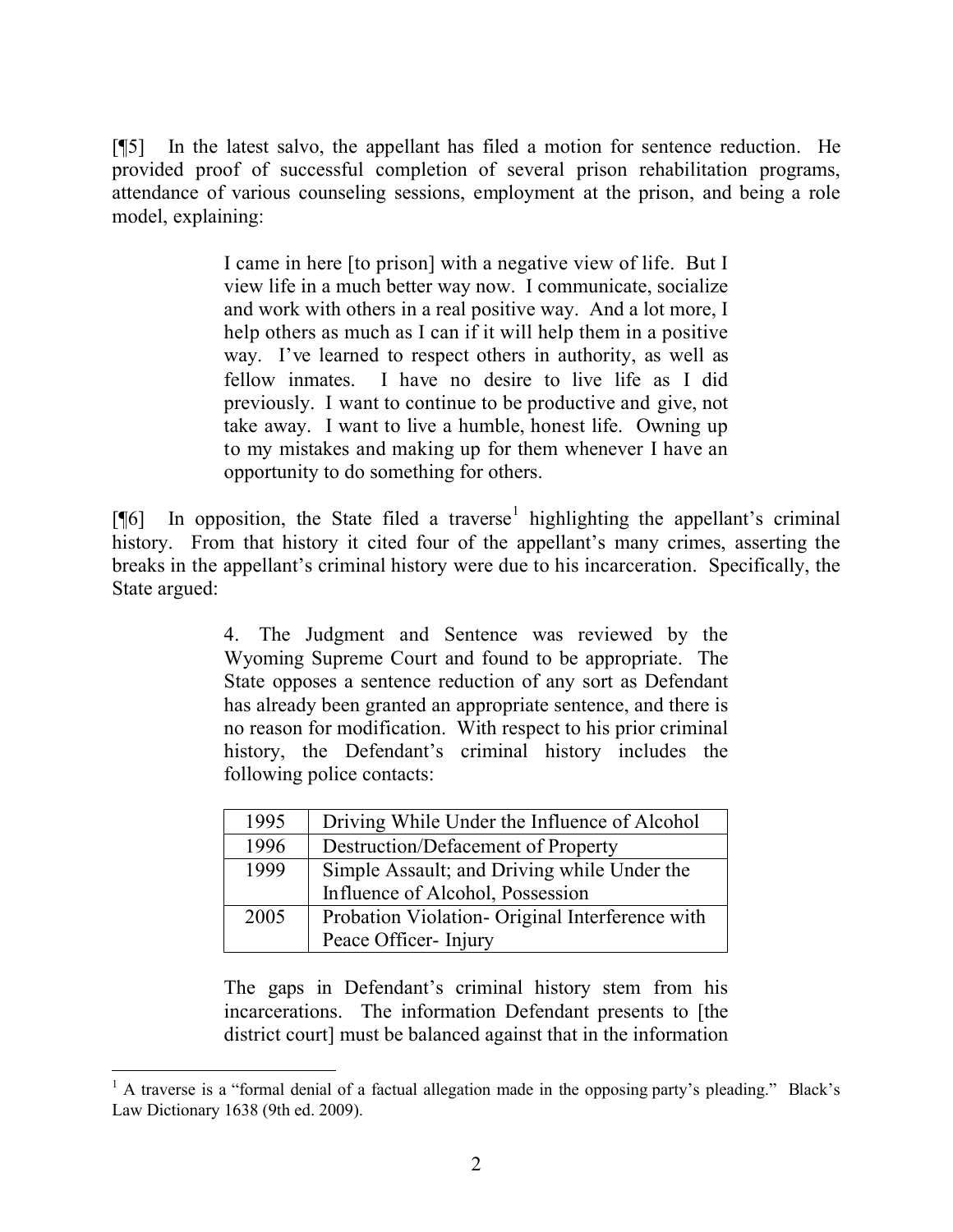available before the [district court] at Sentencing. The Defendant has not presented [the district court] with any information that was not available at the time of sentencing, and as such, reduction in sentence would be contrary to the interests of justice. Based on all of the foregoing, nothing new compels the requested reduction.

The State also highlighted that the appellant did not present any pertinent information to the district court that was not available at the time of sentencing. After considering the appellant's motion for sentence reduction, the State's response, and "being otherwise well-advised," the district court entered an order denying the motion.

[¶7] The appellant, believing the district court was led astray by the State, filed a motion to correct alleged misstatements by the State. Titled "Motion to Correct Prosecuting Attorney's Misstatement of Facts in Opposing Defendant's Motion for Sentence Reduction," he argued the statement in the State's traverse regarding "gaps" in the appellant's criminal history improperly insinuated the appellant did not commit crimes only when he was incarcerated. The appellant clarified he had only been incarcerated for seventy-two days from 1995 through 2005, and urged the district court to focus on his current progress in prison.

[¶8] Along with his motion to correct misstatements made by the State, the appellant also filed a motion requesting the district court to reconsider a sentence reduction because of the State's misrepresentations. The State's response reaffirmed its previous traverse, explaining its "position remains the same and opposes a sentence reduction of any sort as [the appellant] has already been granted an appropriate sentence, and there is no reason for modification." After reviewing the appellant's request, the State's response, and again being "otherwise well-advised in the premises," the district court denied the appellant's motion to reconsider.

[¶9] This appeal was timely perfected. The appellant raises three issues, all of which relate to the statements made in the State's traverse.

# **DISCUSSION**

## *Did the district court abuse its discretion in denying the appellant's motion for reduction of sentence?*

[¶10] In his first issue, the appellant claims the district court erred in denying his motion for sentence reduction. We have explained that "[t]rial courts enjoy broad discretion to decide whether to reduce a criminal defendant's sentence, and we will not disturb those decisions absent a clear abuse of discretion." *Conkle v. State*, 2013 WY 1, ¶ 11, 291 P.3d 313, 315 (Wyo. 2013). "Judicial discretion is a composite of many things, among which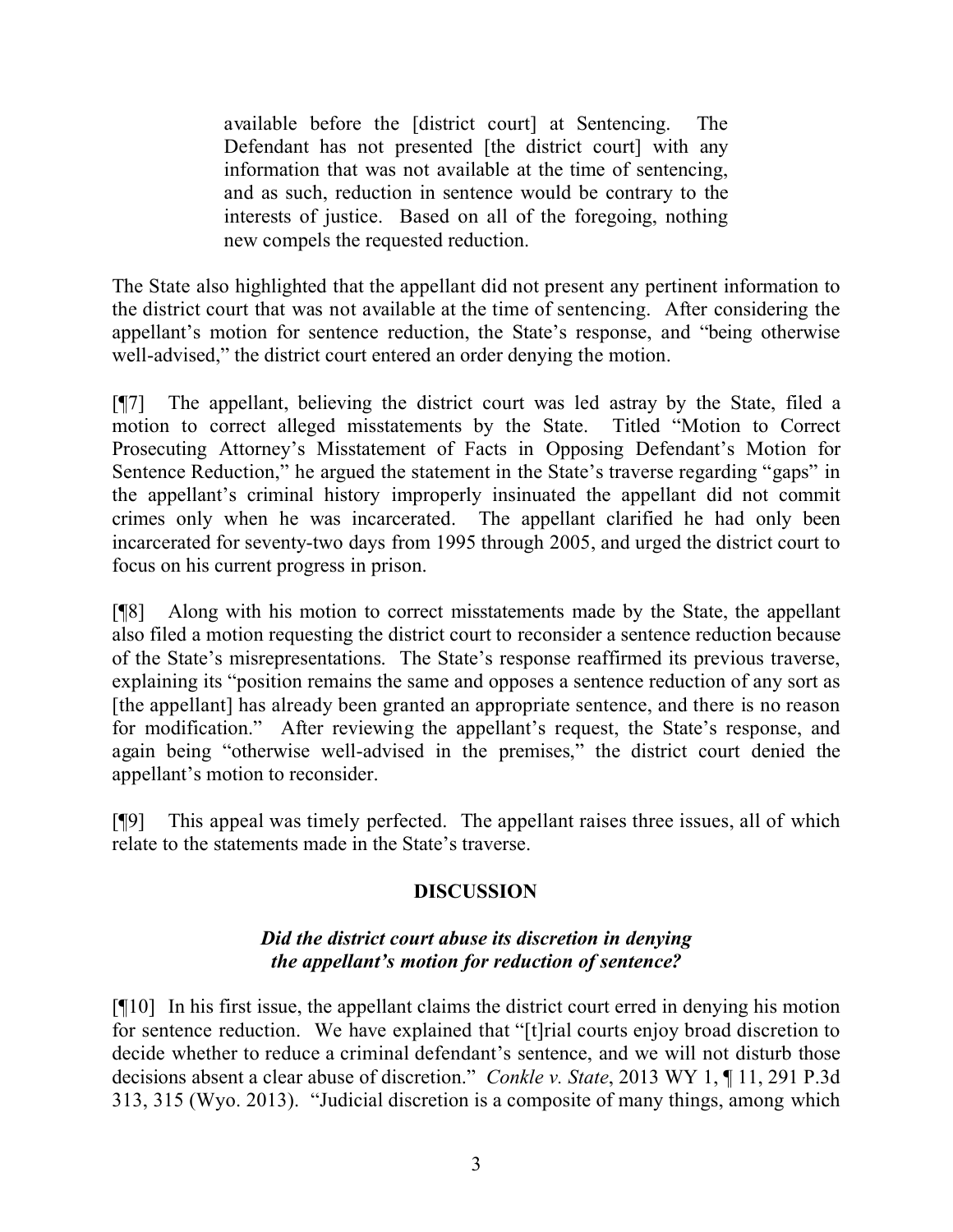are conclusions drawn from objective criteria; it means a sound judgment exercised with regard to what is right under the circumstances and without doing so arbitrarily or capriciously." *Hodgins v. State*, 1 P.3d 1259, 1261 (Wyo. 2000) (quotations omitted).

[¶11] To support his claim, the appellant argues that the district court relied on two misrepresentations made by the State, resulting in the improper denial of his motion for sentence reduction. First, he argues the district court erred due to reliance on an inaccurate description of his criminal history set forth in the State's traverse. Second, the appellant argues the State's traverse "misrepresented to the district court that [a]ppellant's motion . . . presented no new information to base a modification of sentence on." That is, as the appellant contends, the district court should have reduced his sentence because of his laudable progress while incarcerated—including the completion of numerous rehabilitative programs available at the Wyoming State Penitentiary.

[¶12] While the State's statement regarding the "gaps" in the appellant's criminal history may be inartful, when read in context with the entire traverse, the essence of the State's assertion simply is that the appellant's criminal record is quite lengthy. Furthermore, nothing in the record indicates the district court relied on this statement in reaching its decision. *See e.g., Gailey v. State*, 882 P.2d 888, 892-93 (Wyo. 1994) ("On appeal, this court presumes, in cases tried without a jury, that the court in reaching its decision disregarded improperly admitted evidence unless the record affirmatively shows that the trial court's decision was influenced by improperly admitted evidence."). In fact, the district court not only had the parties' briefs to consider, but additional material such as the appellant's Presentence Investigation Report.

[¶13] With regard to the appellant's claim that his good behavior while in prison justifies a sentence reduction, those facts alone do not require the district court to grant the appellant's motion. *Hodgins*, 1 P.3d at 1261-62. Nor do those facts provide grounds for us to find the district court abused its discretion. *Conkle*, 2013 WY 1, ¶ 14, 291 P.3d at 315. "[I]t would be unwise to usurp what is properly a function of the district courts by finding an abuse of discretion in denying a sentence reduction motion simply because it was supported by evidence of a defendant's commendable conduct while incarcerated." *Id.* We decline to depart from this view in the instant case.

[¶14] After reviewing the entire record and giving the required deference to the district court's determination, we cannot say there was an abuse of discretion. We can only conclude that, after considering everything as a whole, the district court properly denied the appellant's motion for sentence reduction.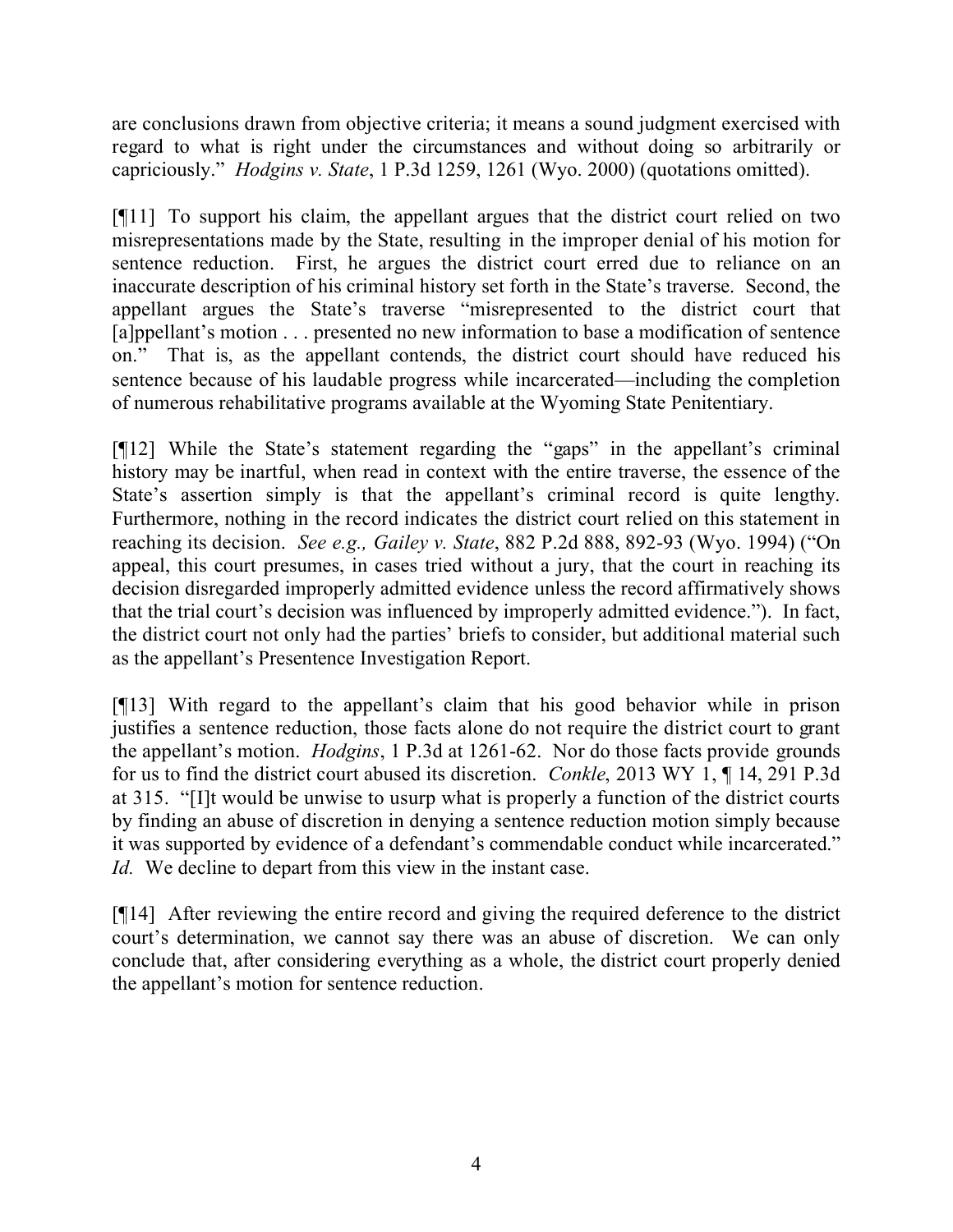## *Were the appellant's constitutional due process rights violated by the district court's denial of his motion to reconsider a sentence reduction?*

[¶15] The appellant claims the district court's denial of his motion to reconsider resulted in the deprivation of his constitutional right to due process. We review constitutional claims *de novo*. *Jacobsen v. State*, 2012 WY 105, ¶ 9, 281 P.3d 356, 359 (Wyo. 2012). Determinations regarding sentencing must "satisfy the requirements of due process and outside of capital proceedings, sentencing must ensure that the information the sentencing court relies upon is reliable and accurate." *Peden v. State*, 2006 WY 26, ¶ 12, 129 P.3d 869, 872 (Wyo. 2006) (citations and quotations omitted).

[¶16] Premised upon the same statements in the State's traverse discussed above, *see supra* ¶ 6, the appellant contends his due process rights were violated when the district court denied his motion to reconsider a sentence reduction even though it had "information concerning the prosecutor's manipulation of the record." However, as we have already explained, the record does not support the appellant's claim that the district court relied on the misrepresentations by the State. Indeed, the appellant informed the district court of the alleged misstatements in his motion to reconsider. Apprised of the appellant's concerns, the district court nevertheless denied to reconsider a sentence reduction after otherwise being fully informed. It did so with access to the whole case record, including the Presentence Investigation Report and other materials to confirm the appellant's entire criminal history.

[¶17] The appellant has not met his burden of establishing the district court's reliance on false information. *See Peden*, 2006 WY 26, ¶ 10, 129 P.3d at 872 ("It is the appellant's burden to establish that the sentencing court in fact rested the sentence on false or improper premises."). We conclude the district court's denial to reconsider a sentence reduction did not infringe upon the appellant's due process rights. *See id.* at  $\P$  13, at 873; *see also Van Riper v. State*, 999 P.2d 646, 648-49 (Wyo. 2000) (due process not violated where district court considered defendant's corrections and noted them in writing on the PSI); *Blankinship v. State*, 974 P.2d 377, 380 (Wyo. 1999) (district court did not rely on the contested information); *Bloomquist v. State*, 914 P.2d 812, 823 (Wyo. 1996) (disputed matters either not factual or not crucial to sentencing); and *Johnson v. State*, 790 P.2d 231, 232-34 (Wyo. 1990) (due process rights not found to be violated because the appellant failed to carry his burden to establish that the sentencing judge in fact rested the sentence on false or improper premises).

## *Did the State commit prosecutorial misconduct by misstating facts in its traverse to the appellant's motion for reduction of sentence?*

[¶18] Lastly, the appellant again relies on the two statements contained in the State's traverse and argues such statements constitute prosecutorial misconduct. For a claim of prosecutorial misconduct, we review the entire record to determine if the prosecutor's